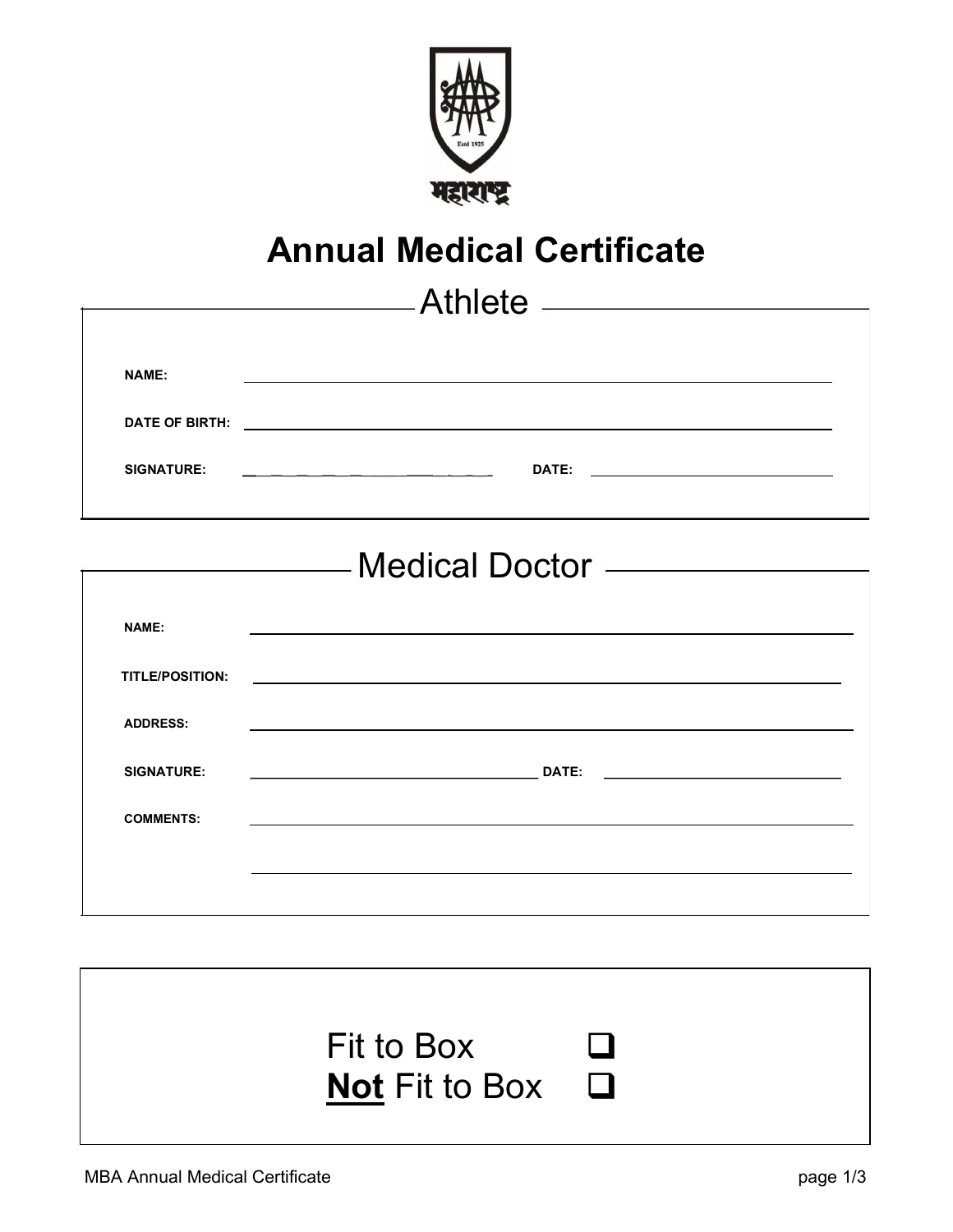## Annual Medical Certificate

| Is a doctor currently treating you for anything?                      |
|-----------------------------------------------------------------------|
| Have you ever been unconscious or had a concussion?                   |
| Have you been hit hard in the head in the last 6 weeks?               |
| Have you had any headache in the last 2 weeks?                        |
| Do you have any problem with bleeding?                                |
| Do you have a history of hepatitis B or hepatitis C or HIV infection? |
| Does any disease run in your family? Sudden unexpected deaths?        |
| Have you had any surgery?                                             |
| Have you ever had to stay in a hospital?                              |
| Do you have any medical condition?                                    |